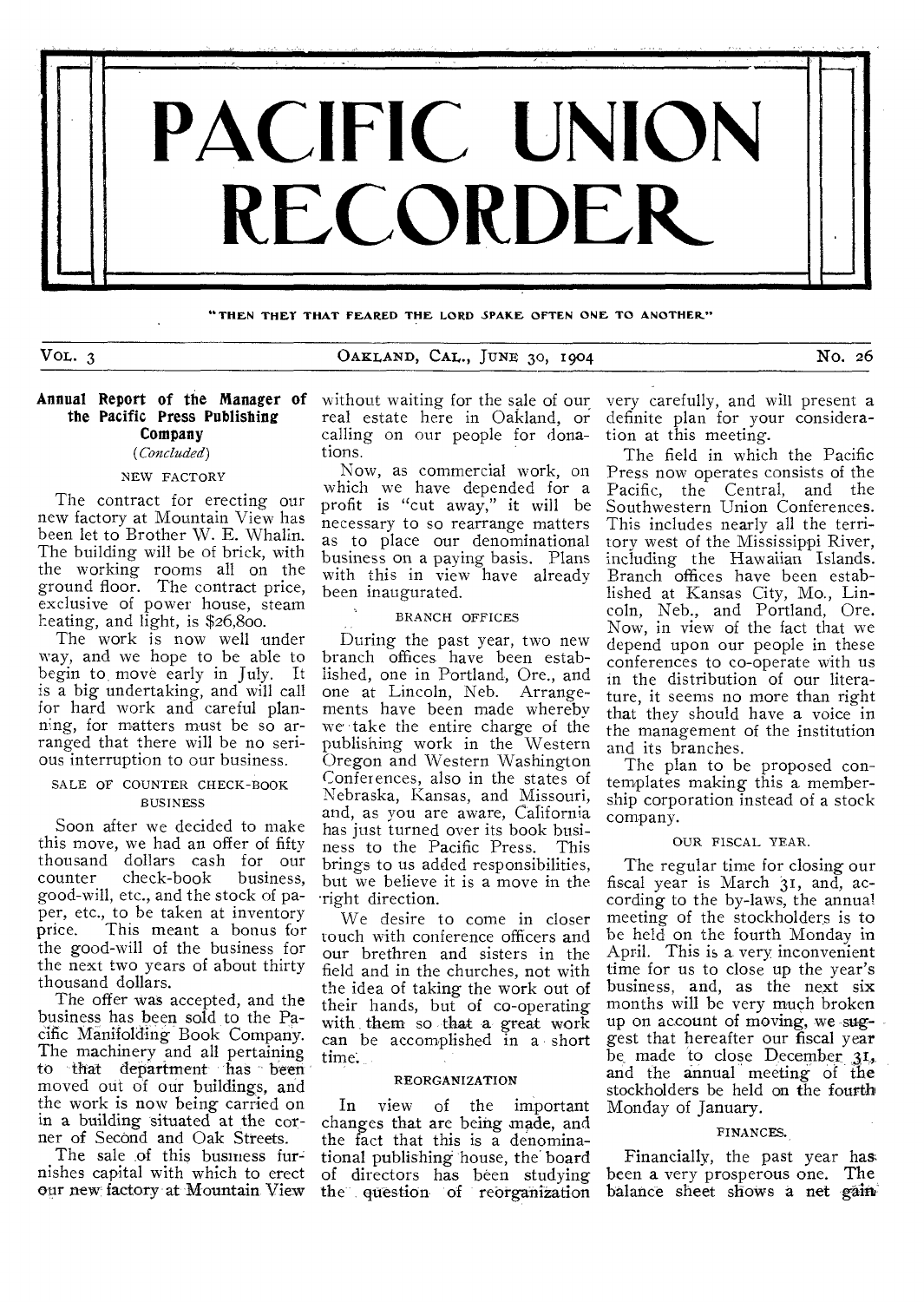here at the home office of \$12,-861.19, and this, too, after cutting down the inventory very severely (over \$20,000) and making donations to the amount of \$11,781.41.

The net gain at our New York branch was, before it was turned over to the Review and Herald, *\$583.32.* 

The net gain at our Kansas City branch was \$1,266.68. This includes a small gain at the Lincoln branch.

Our Portland office reports a loss of \$75.11.

This leaves the net gain of the entire institution for the year, \$14,636.08.

This does not include the \$11,- 781.41 donations. Adding this to the net gain, we have \$26,417.49. As compared with last year, the report stands as follows:—

1903 13 months 1904<br>12 months Volume of business......... \$351,008.55 \$410,978.09 Total net gain ........ ............. 12,789.84 14,711.13 Total net gain,

 $^{\circ}$  including donations ....... 21,380.84 26,417.49

The net gain of the institution since it began business, about twenty-nine years ago, is \$162,- 582.40, or an average of about \$5,600 per year.

Our donations to missionary enterprises during the same time amount to about \$36,000.

During the past year special attention has been given to the question of reducing our indebtedness, and we are glad to report that our interest-bearing debt has been reduced over twelve thousand dollars, and instead of an overdraft at the bank, which we had last year, we have a good, large sum to our credit. The institution was never in a better condition financially than it is today.

Reports from our branch offices and from our book and periodical department will be made by those having charge of same.

### EVENING SCHOOL.

An evening school for apprentices has been carried on regularly during the past year. The attendance has been small, but a good interest manifested on the part of those who have availed themselves 'of the privilege. Professor Hinthey has had charge of this school,

and the tuition has been free to all.

## APPRENTICES.

One of our greatest needs at the present time is skilled workmen in the various departments. We have a few, but not enough, and we can not find them among the ranks of Seventh-day Adventists, neither can we go out into the world for them, for the best printers belong to the union, and union men are not allowed to work in the Pacific Press, a non-union shop.

Our only hope is in the training up apprentices, but we want those on whom we can depend,—young men and young women, well educated, active and devoted, who will throw their whole heart and soul into the work, and will stay by it, making this their life business. There are openings now for a few of this kind, and more can be taken in later on.

#### A TESTING TIME.

On account of the radical changes that are contemplated, and the moving of our plant from Oakland to Mountain View, many have been greatly perplexed, and it has been a real testing time for our employees. We are glad to report, however, that a sufficient number to carry on the work have stood the test, and have decided to go with the institution, even though it does call for a sacrifice. There are difficulties in the way, and, like the children of Israel of old, it calls for the exercise of faith, not only on the part of the employees, but the management as well.

The Pacific Press has had no disastrous fire, or other great calamity, but on the other hand it is enjoying a fair degree of prosperity. Business men wonder why we are moving out of Oakland, and looking at it simply from a business standpoint, it is a foolish thing to do. But the Lord has spoken, and we move out by faith.

#### SUGGESTIONS.

The following are some of the important questions we would suggest for your consideration at this meeting:—

I. Our plans and policy con-

cerning establishing and maintaining branch offices, etc.

2. What steps shall be taken to place our denominational work on a paying basis?

3. What action shall be taken in regard to reorganizing the company in order to make it a more representative body?

4. The future policy of the institution in regard to plans. methods, etc.

5. What steps shall be taken to reduce the interest-bearing debt?

6. Should this institution pay tithes, and where?

7. Shall we change the time of closing our fiscal year from March 31 to December 31, holding the stockholders' meeting on the fourth Monday in January, instead of the fourth Monday in April?

8. The election of a board of directors for the coming year.

In closing this report, we desire to express our sincere gratitude to God for His protecting care and the degree of prosperity that has attended the work during the past year, also for the union and harmony that have prevailed throughout the various departments of the institution, and for the hearty support of the employees and directors, and of our people generally. This we fully appreciate, and we trust that the incoming board of directors may have the same hearty support and co-operation.

Respectfully submitted,

C. H. Jones, General manager.

Oakland, Cal., June 7, 1904.

## Officers and Managers of the Pacific Press Publishing Co.

The following named persons were elected as a board of directors of the Pacific Press Publishing Company for the ensuing term: W. T. Knox, C. H. Jones, M. C. Wilcox, W. B. White, H. H. Hall, A. S. Kellogg, and E. A. Chapman.

The board is organized as follows: President, W. T. Knox; vice-president and general manager, C. H. Jones; secretary and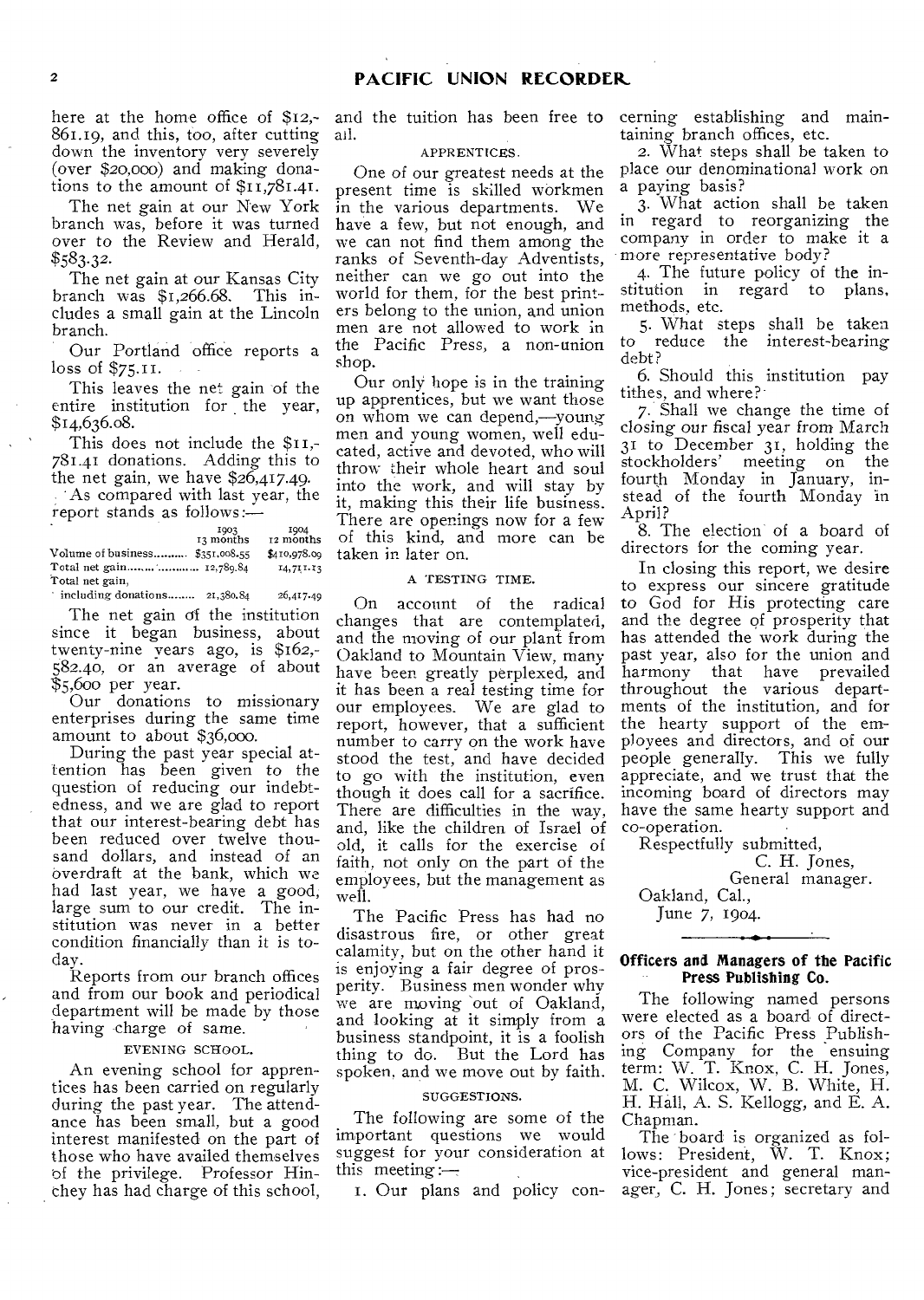J. J. Ireland.

Other appointments were as follows: Manager book and periodical department, H. H. Hall; superintendent manufacturing department, F. H. Gage; manager Kansas City branch office, James Cochran; manager Lincoln branch office, C. H. Miller.

Editor "Signs of the Times," M. C. Wilcox; assistant editors, C. M. Snow and W. N. Glenn.

Editorial committee on "Our Little Friend:" M. C. Wilcox, H. H. Hall, and Kathrina B. Wilcox.

Editorial committee on "Apples of Gold" and "Bible Students' Library:" W. N. Glenn, H. H. Hall, M. C. Wilcox, J. F. Beatty, and A. J. Bourdeau.

Publishing committee: C. H. Jones, H. H. Hall, M. C. Wilcox, W. N. Glenn, C. M. Snow, W. T. Knox, and A. J. Bourdeau.

# **THE FIELD**

# **WESTERN OREGON**

#### Recommendations Adopted by the Western Oregon Conference *(Concluded)*

Whereas, There are many calls

upon the resources of our people to-day, such as general offerings, care for the widow, fatherless, and, other worthy poor, church and camp-meeting expenses, and last, but not least, the support of our church-school work; and,

Whereas, The payment of a second tithe by all of our people would provide a fund which would largely meet these and other necessary demands upon our liberality ; therefore,

17. Resolved, That this conference appeal to all Seventh-day Adventists in our territory to give careful, study and thought to the above plan, and if they can see their way clear to do so, to adopt the payment of the second tithe as a means to provide funds for the aforesaid necessary demands, retaining two-thirds in the family treasury for private benefactions, and placing one-third in the conference treasury to be used in the

treasurer, E. A. Chapman; auditor, payment of church school-teachers.

18. We recommend: (a) That all of the second tithe which may come into the conference treasury shall be disbursed in proportion to the salaries of the respective teachers, without reference to the amount received from each local church, remittances to be made monthly to the several school boards, whether the funds in the treasury be sufficient or not to pay in full the salaries of all teachers; and, in case of a shortage at the end of the quarter, the deficit shall be provided for by the local school boards.

(b) That tuition be collected from students whose parents are not of our faith, and from those of our membership, if there be any such, who do not adopt the plan of the second tithe, money accruing from this source to be under control of local school boards, but the amount collected by said tuition to be reported<br>monthly to the conference conference treasurer.

19. We further recommend all churches contemplating starting church schools to correspond with the conference educational field secretary in regard to the advisability of same, and also with reference to securing teachers and fixing teachers' salaries.<br>Note.—This recommend

recommendation was very enthusiastically supported by the conference, being voted upon favorably by not only the delegates, but by everybody in the tent. We are encouraged to hope that it may be carried out during the coming year, so that there may be an abundance of funds with which to pay our church school-teachers. If all will adopt the plan, there will be something like about \$4,000 coming into the treasury to be used in this way. We will say more about this through the "Recorder" later.

20. Special Recommendation : At the session of the conference held Wednesday, June I, 1904, the chair made a brief comprehensive statement in regard to the debts of the conference, especially in reference to the tithe which is

involved both in the' real estate in Portland, and also in the tent and camp-meeting account. He stated clearly how this tithe came to be diverted from its regular and proper channel, showing that a wrong system of bookkeeping and banking which was in vogue eight or nine years ago was responsible for the misfortune, and that no blame should be attached to the individuals who have heretofore held responsible relations to the conference work, for this. He suggested that as an expedient measure by which this matter could be cleared up and differences among the brethren removed, and unity and harmony brought in to insure the blessing of God upon our conference in the future, the accounts on the conference books be so adjusted' as to make this matter a thing of the past; and that we, standing shoulder to shoulder, with hearts open heavenward, go forward with renewed courage and zeal with the work which we have in hand. As the suggestion was made, and everybody in the pavilion asked to vote upon it, the melting power of God came in in such measure as to settle all in the conviction that the measure was approved by the Lord. It was unanimously supported; and the vote upon the question was followed by one of the best praise services of the camp-meeting.

Note.—Many of the recommendations which were adopted by the Pacific Union Conference, and which have a bearing upon our work in a general way, were read before the delegates, and discussed with much interest. More, perhaps, will be said in reference to these in the future through the columns of the "Recorder."

> F. M. Burg, President.

FINANCIAL STATEMENT OF THE Western Oregon Conference S. **D.** A. For the Year Ending March 31, 1904, RESOURCES

Cash on hand ...... 8o

Bills Receivable 700 00 Accounts Receivable 2,220 31 Inventory of Tent and Camp-meeting Supplies and Office Furniture ,,453 80 \$6, 9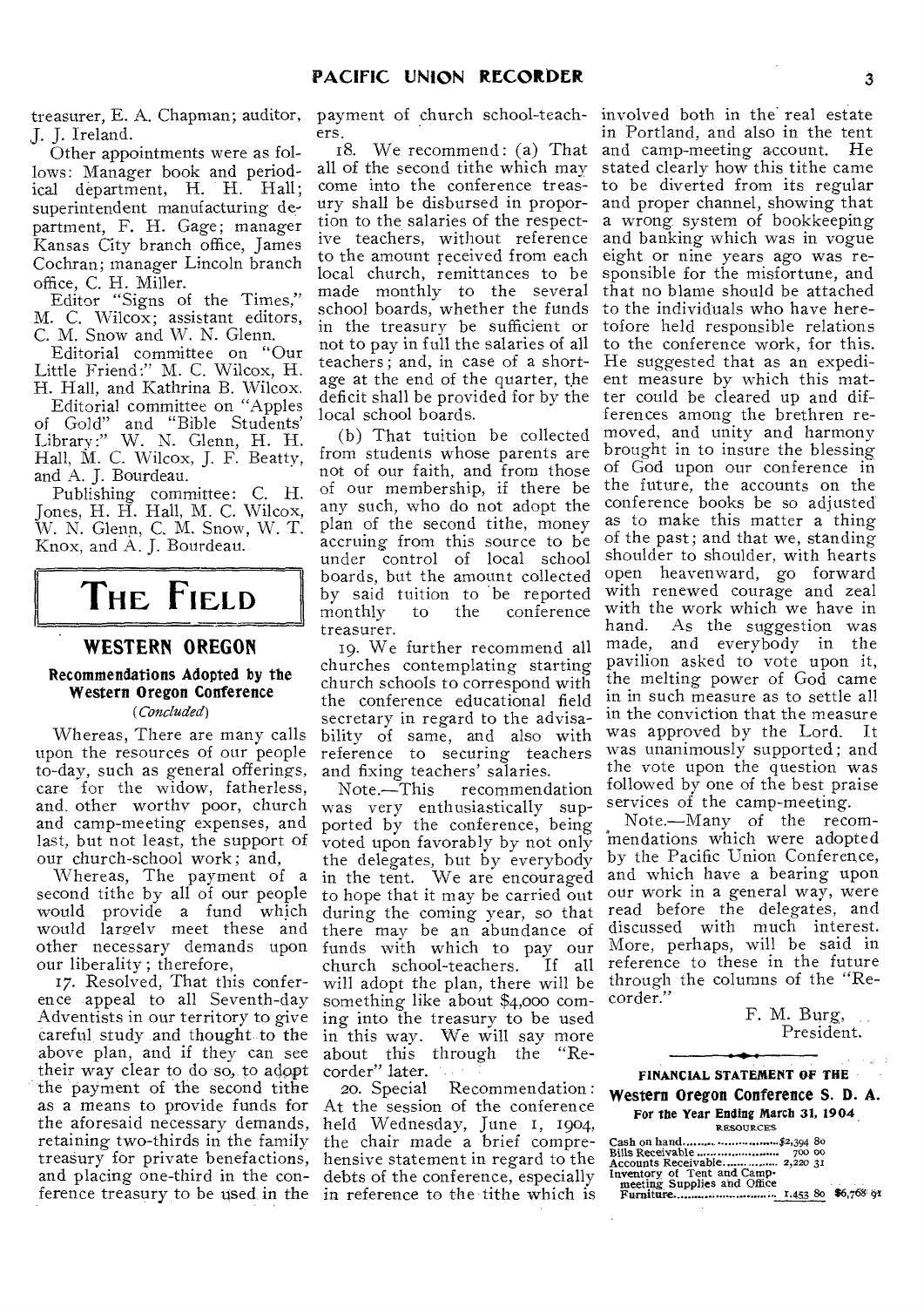#### LIABILITIES

| Bills Payable   \$ 562 30<br>Personal Accounts We Owe 2,041 92 \$2,705 79                                                                                                                                                        |                  |
|----------------------------------------------------------------------------------------------------------------------------------------------------------------------------------------------------------------------------------|------------------|
| REVENUE ACCOUNT-LOSSES                                                                                                                                                                                                           |                  |
| Laborers' Traveling Expenses\$1,697 04<br>Special Donations to Work Out-<br>side of Conference<br>622.95<br>Paid for Rent, Stationery, print-<br>273 42<br>First and Second Tithes sent to<br>Pacific Union Conference  2,729 40 | 551 78 14.922 35 |
| <b>GAINS</b>                                                                                                                                                                                                                     |                  |
| Tent and Camp-meeting Fund 496 76<br>Portland Medical Mission<br>32 35<br>Tithe Rec' from Churches 14,383 24                                                                                                                     | 14,922 35        |

# Mar. 31, 1903, Present Worth... \$3,511 34<br>" 1904, Net Gain added, 551 78<br>" Present Worth... 4.063 12

## **FINANCIAL STATEMENT OF THE**

**Western Oregon Missionary Society For the Financial Year Ending April 10, 1904** 

#### RESOURCES

| Cash on hand \$1,410 40<br>Bills Receivable<br>849 53<br>Accounts Receivable 3,238 92<br>187 00<br>328 23 | $$7,789$ 08 |
|-----------------------------------------------------------------------------------------------------------|-------------|
| LIABILITIES                                                                                               |             |
| Accounts Payable  3,584 47<br>Present Worth 3.790 33                                                      | 7,789 08    |
| <b>LOSSES</b>                                                                                             |             |
| Personal Acc'ts (uncollectable).<br>14 12<br>Net Gain for year<br>99 88                                   | 397 75      |
| <b>GAINS</b>                                                                                              |             |
| Merchandise  \$147 75<br>250 00                                                                           | 397 75      |
| Mar. 31, 1903, Present Worth\$3,690 45<br>Apr. 10, 1904, Net Gain added<br>9988                           |             |

 $A_1, A_2, A_3, A_4, A_5, A_6, A_7, A_8, A_9, A_1, A_2, A_1, A_2, A_3, A_4, A_5, A_6, A_7, A_8, A_9, A_1, A_2, A_3, A_4, A_5, A_6, A_7, A_8, A_9, A_1, A_2, A_3, A_4, A_5, A_6, A_7, A_8, A_9, A_1, A_2, A_3, A_1, A_2, A_3, A_4, A_5, A_6, A_7, A_8, A_9, A_1, A_2, A_3, A_1, A_2,$ 

After making careful examination of the accounts of the West-<br>ern Oregon Conference of Conference Seventh-day Adventists for the year ending March 31, 1904, comparing the president's orders and vouchers on file with the original entries, checking up the cash, taking off a trial balance of the ledger, I can certify that the statement presented by the secretary of the income and expenses and its financial standing is true and correct.

#### J. J. Ireland, Auditor.

After making careful examination of the books of the Western Oregon Missionary Society, I can certify that the statement of its revenues and expenses and its final standing for the year ending April 1o, 1904, is correct.

that in drawing up this final statement, many of the publications in the office have been taken at their cost price. It may be necessary for some material reductions to be made in this valuation before the property can be turned into money.



## **Notes**

Prof. F. S. Bunch and Elder F. M. Burg are attending the teachers' institute, at South Tacoma, Wash., where they are giving instruction to a promising corps of teachers.

The tent company at Grant's Pass is just beginning meetings. They believe the prospects are encouraging for a good interest. Arrangements have been made to hold meetings on Sunday at a schoolhouse 'some distance out in the country.

Elder and Mrs. Benham left last week for their field of labor at Falls City.

75 Because of the extensive preparations for a celebration on the Fourth of July, the tent company at Portland will not begin their work until. after that date.

Elder. George Reaser was called to Oakland, Cal., last Thursday evening, by news of the serious illness of his mother.

We have just received this encouraging word from one of our brethren, which we will pass on: "Last year I promised the Lord I would go into the canvassing work as soon as I had a home of my own, but when I did get it, there were still obstacles in the way." After putting this work off for a whole year, he expresses himself in this way: "I asked the Lord earnestly what He wanted me to do, and I was impressed to begin That was the very work that I did not want, because I thought that my neighbors did not care for our literature, and it would be folly for me to try to support my family with that kind of work." I will not quote further

It should be stated, however, from his letter, but he states that he yielded all to the Lord, and went to work for Him, realizing the greatest blessings from His hand. In five days he took fifty dollars' worth of orders.

> Perhaps there are others who have asked the Lord what they ought to do, and have felt impressed to go into the canvassing work. If so, do not put it off any longer. One brother told me this morning that he felt impressed to take up this line of work, but he thought he would put it off for a little time. Let us yield all to the Lord now and go forward.

> > G. W. Pettit.

### **Corvallis**

The Corvallis camp-meeting has made a good impression in this<br>vicinity. The ministerial associa-The ministerial association have felt the shock so severely that they have sent for Dr. S. W. Gamble, of late fame, for a "sliding scale," that makes "Sunday the true Sabbath."

I clip from the "Corvallis Gazette:"-

"Dr. S. W. Gamble, of Ottawa, Kan., is here, by invitation of the city ministerial association, to deliver a course of five lectures on the Sunday question. The object of the meetings is to correct any false impression that may have been given out by the Seventh-day Adventists in their meetings, recently adjourned, that Saturday is the proper and only day.'

In the same issue is the notice: " 'Reasons for observing the Lord's day instead of the Sabbath,' will be the subject at the Christian Church next Sunday morning."

Brethren and sisters, the Sabbath question was only incidentally mentioned at the camp-meeting. The secret of their trouble is : Heaven came near, because God's people drew near to Him. is more powerful than areument, for argument is not power, but to be right with the Lord gives a power that will shake nations.

Two more souls since campmeeting have signified a willingness to follow the Lord.

This makes twelve who have decided in this way since we came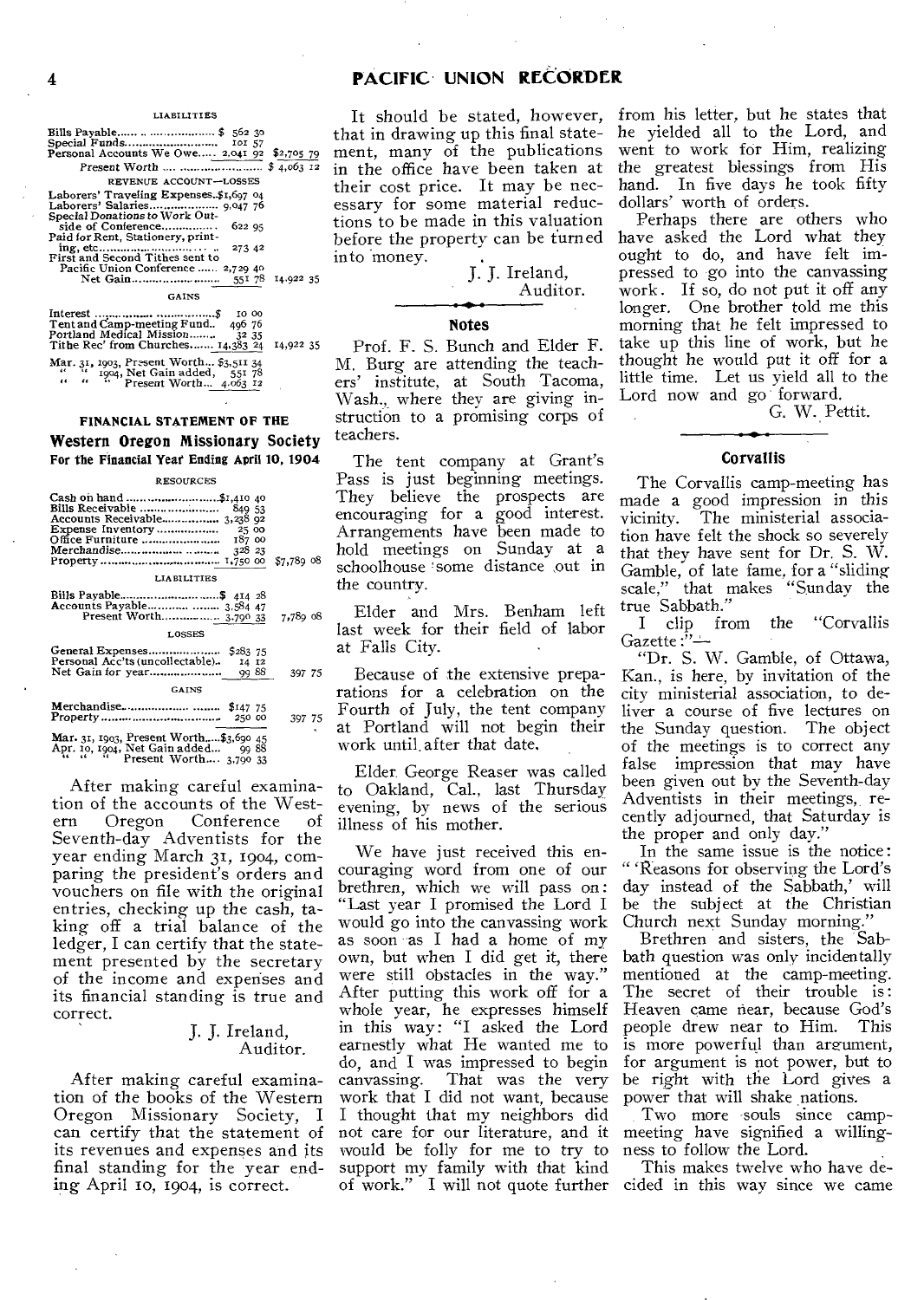here last winter. dreamed on first coming here of these very conditions and circumstances and of seeing this ministerial association opposing our work. But God "is able to do exceeding abundantly above all that we ask or think."

C. J. Cole.

# **UPPER COLUMBIA**

**Notes** 

W. W. Stewart, assisted by W. R. Smith, George Casebeer, and Daisy Afton, is holding tent meetings at Nampa, Idaho.

A tent company, consisting of W. S. Holbrook, F. D. Wagner, and John Little, is at work in Wasco, Sherman County, Ore.

Brother William Phillips, of Lewiston, Idaho, died June 12, leaving a wife, daughter, and three stepchildren. Brother Phillips was among the first to locate at Lewiston, coming there in the year 1877, and was highly respected by the people in that community. Brother C. E. Ford, of Spokane, conducted the funeral services. Brother Phillips has laid down his life to await the voice which will awake the sleeping saints.

# Sabbath-School and Young People's Work at the Colfax Campmeeting

There was an unusually large number of young people and children present at this camp-meeting, and a marked interest was manifest in the Sabbath-school and young<br>people's work. Some instruction Some instruction was given in regard to the duties<br>of Sabbath-school officers, the Sabbath-school officers, the selection of teachers, and home department work.

Notwithstanding the strong wind on the morning of Sabbath, June 18, there were 266, gathered for the study of the Sabbath-school<br>lesson. Special interest was lesson. Special interest was manifested by the little ones while the reviewer brought out some thoughts concerning the translation of Elijah and the return of Elisha to Jericho. Elisha passed through the River Jordan, not because he had the mantle of Elijah, but because of his faith in God.

The writer The destruction of the children who mocked Elisha was not simply because of this disrespect shown him, but for the fact that in mocking the servant of God they were really mocking God Himself.

> In the senior and junior divisions the thought was noticed that the temple of God and the worshipers are being measured. Jesus is now in the most holy place, and our prayers should be directed there. Knowing this, we should live each day as though it were our judgment day.

> At the close of the lesson study, Elder Gibson talked for a few minutes on the importance of the study of the Sabbath-school lessons. If we are giving diligent heed to these lessons, studying them faithfully each week, we shall be able to give this truth to others. These lessons should be studied, not only on the Sabbath, but every day of the week.

The donations of the school amounted to \$15.51.

Several meetings were held with the young people, which were<br>greatly enjoyed by all. The greatly enjoyed by all. young people seemed to come with a spirit of consecration to service. As soon as the announcements for the meetings were printed, a large number volunteered to distribute these in the city, and invite the people to the meetings.<br>In the devotional

devotional meetings which were held, many expressed a desire to have some part in this closing message and a determination to do that part faithfully. "With such an army of workers as our youth, rightly trained, might furnish, how soon the message of a crucified, risen, and sooncoming Saviour might be carried to the whole world !"

Mrs. J. L. Kay.

## **- A\* •**  From the Field

Brother A. D. Guthrie, who is canvassing in Bingham County, Idaho, is continually meeting with excellent success, and is of good courage in the work.

Sister Fanny Gillaspy, of Union, Ore., writes as follows : "I will send my report for the little time that I have devoted to the canvassing.-work, which is only two

and one-half days, but I took orders amounting to \$38.50. I feel very much encouraged, and think I will do even better in the future, as this is about the first experience I have had in the canvassing work."

In a more recent letter from this sister, she writes further : "I believe all have a work to do, and thinking, perhaps, this was the work the Lord wanted me to do, I started out again. I left my home at eight o'clock in the morning, and returned at noon with eight orders for the \$3.50 binding. I spent two hours in the afternoon, and returned with four orders. I have spent four days this week in the work, and have taken orders to the amount of \$88.50. I am of good courage, believing that God is blessing my effort."

Brother C. H. Allen, who is<br>working in Garfield County, in Garfield Wash., and who is meeting with excellent success, writes : "My report is not quite as large as some weeks previous, but I realize that the Lord is blessing my effort."

It was a pleasure to meet Brethren L. B. Ragsdale, Edwin Sargeant, and E. Holm at the Colfax<br>camp-meeting. They had spent They had spent their first three weeks in the canvassing work, and their bright faces, as well as their cheering testimonies, were the means of encouraging at least three other brethren to take up this line of work. May the Lord continue to bless their efforts.

Brother G. S. Garner, who is working in Nez Perces County, Idaho, writes: "I left Lewiston Wednesday morning, and came to Cul de Sac Thursday morning, and I must confess that things didn't look very promising. Several had given me a very dark description of this place before I reached it. But the Lord has blessed my effort from the first, and I am encouraged to press forward. I am finding people who really seem interested, and it does me good to tell them of the signs of our Saviour's com-<br>ing, which are fast fulfilling ing, which are fast fulfilling Brother Garner is meeting with good success.

Brother H. W. Buel's first report for this season has just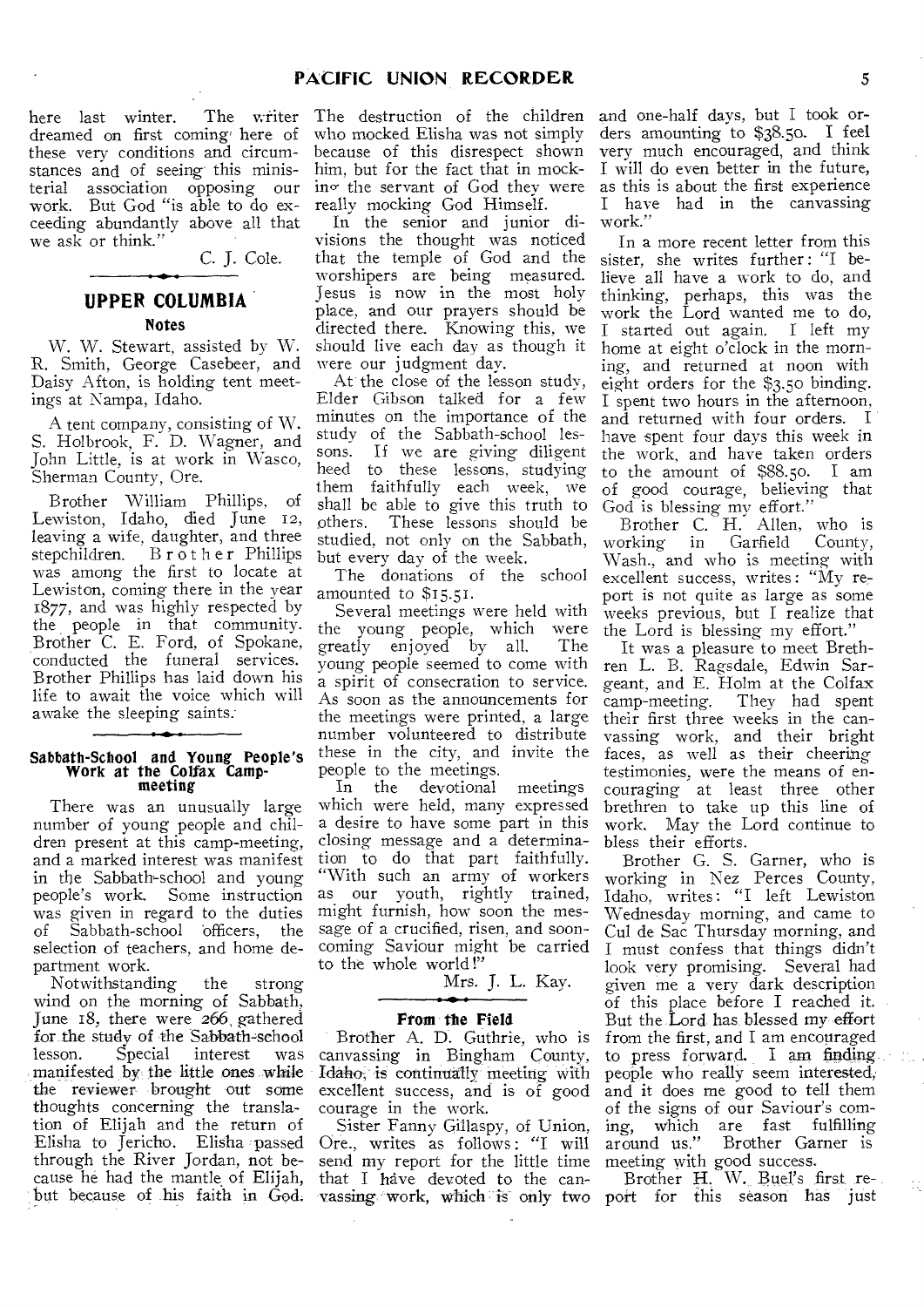reached us from Cambridge, Idaho. He writes that he is getting along quite well, and that the Lord is giving good success, which also will be seen from his report.

T. G. Johnson.

# **BRITISH COLUMBIA Ladysmith**

**It** is long since I wrote anything for our Pacific Union Conference paper. The fact is, I have been actively engaged, and most of the time away from home. I am happy to state that our work here is progressing nicely. Indeed, the hand of God is upon His work in<br>this field. The churches are The churches are steadily receiving accessions to their membership.

Elder W. C. Young is busy<br>around the Armstrong center. the Armstrong center. From Brother 0. E. Davis, at Port Simpson, come reports of good courage and something done for the Master. Now that Elder Watson and company have gone up there, we expect no little impetus<br>to be given to the work. The to be given to the work. treatment rooms in this city are doing well, and recently the one in Victoria has been reopened by Brethren Clough and Robinson. Such work is greatly needed.

After long waiting, it is pleasing to note that a pure food health restaurant is being conducted. Excellent accommodation is had adjoining the treatment rooms. Although just opened, there is good patronage by the best people of the city. Sister Lee Moran, of Seattle, spent a week assisting in opening the restaurant. On the Sabbath it is closed, as directed in recent Testimonies, and thus the truth of God is being constantly preached to those who could not otherwise be reached.

On the farm there is activity. Several families have moved in of late, so as to be near the church school. There will be over twenty pupils to commence with. More again.

J. J. Dougan, Secretary Conference. June 17.

"Go not in the way of evil men."

# **WESTERN WASHINGTON**

# **The "Evangel"**

We are thankful to be able to report that the Lord is abundantly blessing our work on the missionary sloop "Evangel."

Before starting out, we made sure that we were right before God by confessing our sins to each other and to Him. We then asked Him to bless us and use us in His work. We anchored in a small bay, and found the first few houses<br>were occupied by Indians. We were occupied by Indians. feared we would not sell much to them, but they must have the message as well as others. We called on two bachelors, selling three books, and returned to the sloop for our dinner. After dinner, some one came alongside in a skiff. It was the leading Indian, whom we had seen several times in Tacoma. He came aboard, and bought a copy of "Great Controversy" and one of "Best Stories." He asked us to go to his house and try to sell his grown son some books. We did so, and the son bought "Heralds of the Morning," and sat up till midnight to read it. Our cash sales that day were \$6.60, besides several orders. We sold besides several orders. one Swedish "Controversy" for cash.

We believe the Lord heard our prayers and opened the way so that He gave us success, and we praise His holy name! We shall be glad to send some more of our experiences soon.

W. H. Coffin, David Dodge.

# **From a Canvasser**

Although I have not accomplished much this week in the way of book orders, I have had some<br>very blessed experiences. One very blessed experiences. morning I called at a beautiful home, and was received by the lady, who was entertaining a neighbor that was making her a morning call. When I was seated, they ceased their conversation and turned to me. I at once introduced my book and its contents ("Great Controversy"), passing quickly through, and dwelling only on the importance•of a preparation of the meetings held, from one to three soon-coming Lord.

said, "It takes all my time to attend to the things of this life, so I just let the future life take care of itself." But the lady of the house seemed much impressed, saying: "We are taught that the future is of much more importance than all else, and I am troubled about some things. One is the Sabbath question, and another the state of the dead. I will be glad if you have anything that will give light on these subjects, if you will call again when I am alone."

Another lady said: "O, I have that book, but have had no time to read it, but I am in doubt about some things. Have you anything to prove that the seventh day is the real Sabbath ?"

My heart is filled with joy that so many are inquiring for the old paths to dwell in. Dear readers, pray the Good Shepherd to lead these thirsting ones to the fount of living waters.

Mrs. M. R. Krause.

# **CALIFORNIA**

#### **California Conference and Campmeeting**

The thirty-third *session* of the California Conference, and the eighth session of the California Conference Association of the Seventh-day Adventists, a corporation, convened at Bushrod Park, Oakland, Cal., June I, 1904, at nine A. M., and continued till June 12, inclusive, as per notice duly given in the "Signs of the Times" and "Pacific Union Recorder."

Besides the delegates at large, there were present to represent the churches 127 delegates; laborers present from abroad, Elder W. A. Spicer, of Washington, D. C., secretary of the mission board; Elder W. B. White, president of the Pacific Union Conference, and others.

The president of the conference, Elder A. T. Jones, who has been absent from the conference since September last, and connected with the Battle Creek Sanitarium, was present and presided in most of the meetings. There were thirteen The visitor hours each, and much important

 $\overline{\phantom{a}}$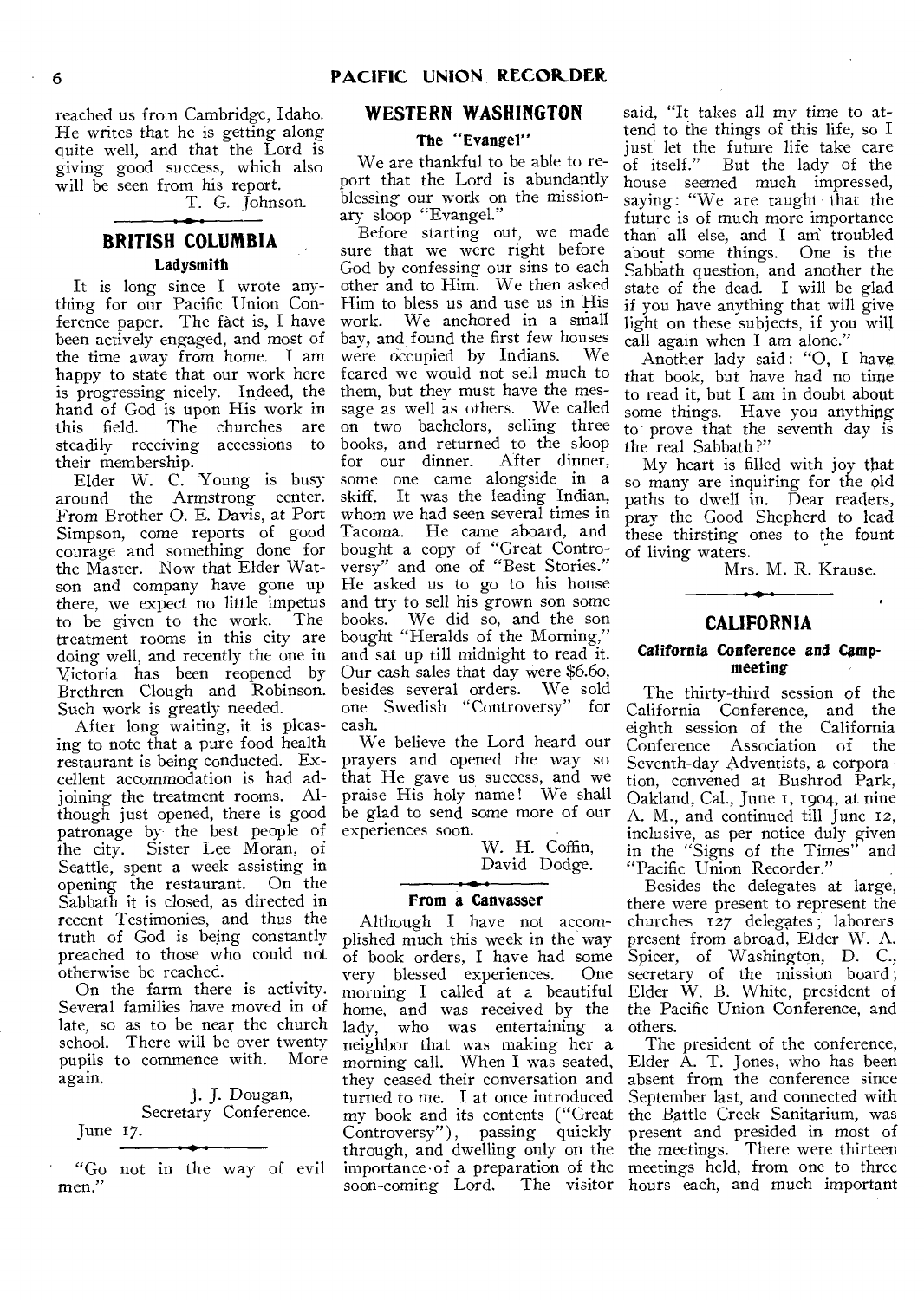business transacted, detailed reports of which will duly appear in logg, D. T. Fero. this paper.

The report of the secretary of the conference showed fifty-one organized churches, with a membership of 3,663, besides several companies and many isolated Sabbath-keepers. The report also showed that for the nine months ending Dec. 31, 1903, nearly \$20,000 has been paid by this conference in tithes and offerings to support the work of God in fields outside our own territory, and that land ; missionary secretary, A. J. about an equal sum has been expended in the home field.

The financial report of the secretary, together with auditor's certificate and recommendation, will appear in due time in this paper ; also the report of the missionary secretary, with auditor's certificate; and also the report of the secretary of the California Conference Association, with auditor's certificate.

Prof. J. S. Osborne, superintendent of church schools, presented an interesting report of the work in that department, the particulars of which will appear later.

Mrs. Carrie R. King, secretary of the Sabbath-school and young people's work, presented a brief and encouraging report of the work in those departments.

Reports were given from the workers in the field, showing a need of more laborers, especially in house-to-house Bible work.

Important reports were also presented from Healdsburg College, Pacific Press Publishing Company, the Sanitarium and Health Food Company, further notices of which will duly appear.

Two new churches were received into the conference, viz., the German Seventh-day  $A$  d  $\dot{v}$  entist church, at Lodi, with twelve members, and the church at Hughson, with twenty-five members.

A committee of thirty was appointed from the floor to nominate ,the several committees, whose report was accepted, as follows

T. On nomination : C. H. Jones, R. P. Gray, A. J. Sanderson, B. F. Richards, A. T. Jones, L. M. Bowen, G. W. Mills.

2. On plans: A. J. Bourdeau,

Wilcox, M. E. Cady, A. S. Kel-

3. On credentials and licenses : J. 0. Corliss, M. C. Israel, C. M. Gardner.

The committee on nominations reported : For president, Elder A. S. Kellogg; secretary, Prof. J. S. Osborne; treasurer, Pacific Press Publishing Company ; executive committee, A. S. Kellogg, W. T. Knox, T. J. Evans, H. H. Hall, M. E. Cady, D. T. Fero, B. F. Richards, J. W. Bagby, C. E. Le-Bourdeau; superintendent of young people's work, B. F. Richards; superintendent church schools, E. D. Sharpe; state canvassing agent, S. C. Osborne; secretary Sabbathschool and young people's work, Carrie R. King.

These were all duly elected. The office of vice-president was abolished.

The committee on nominations further reported : For directors of California Conference Association, C. H. Jones, A. S. Kellogg, R. P. Gray, E. E. Parlin, G. W. Mills, M. H. Brown, L. M. Bowen. These were duly elected.

The recommendations of the<br>mmittee on credentials and committee on credentials licenses were adopted as fol $lows :=$ 

For credentials: J. W. Bagby, A. Brorsen, M. H. Brown, M. E. Cady, J. 0. Corliss, D. T. Fero, C. M. Gardner, J. S. Harmon, E. J. Hibbard, B. L. Howe, M. C. Israel, A. S. Kellogg, W. T. Knox, C. E. Leland, J. N. Loughborough, C. N. Martin, N. C. McClure, Isaac Morrison, A. J. Osborne, J. D. Rice, B. F. Richards, G. W. Rine, A. Schlotthauer, E. D. Sharpe, H. A. St. John, C. L. Taylor, M. C. Wilcox.

For ministerial license : J. W. Beardslee, A. J. Bourdeau, A. L. Lingle, H. G. Lucas, M. H.' St. John.

For missionary license: A. C. Bainbridge, H. E. Brighthouse, T. J. Evans, Carrie R. King, Mary Lamie, J. S. Osborne, Mrs. E. E. Parlin, Phoebe Press, Cora A. Rice, Mrs. A. Speedie, W. L. Sims.

M. H. Brown, T. J. Evans, M. C. terial licenses to women was dis-The propriety of granting minis-

cussed to some extent in the conference, but was ordered stricken from the permanent records.

J. D. Rice, Secretary. *(Concluded next week.)* 

# **MISSIONARY WORK,**

# THE BOOK WORK

### Upper Columbia Conference

Report for Two Weeks Ending June 11, 1904

| HEALTH BOOKS           |                        |           |
|------------------------|------------------------|-----------|
| Hrs.                   | Ord.                   | Value.    |
|                        | 37                     | \$205, 75 |
|                        |                        |           |
| C. H. Allen.  45       | 12                     | 57 50     |
| HOME HAND-BOOK         |                        |           |
| G. S. Garner  40       | 5                      | 27 75     |
| GREAT CONTROVERSY      |                        |           |
| L. B. Ragsdale 25      | 3                      | 10 25     |
|                        | 3                      | 775       |
|                        | 5                      | I2 00     |
| LADIES' GUIDE          |                        |           |
| Mrs. Fanny Gillaspy 20 | $\overline{I^{\circ}}$ | 3850      |
|                        |                        | \$47025   |
| Miscellaneous Sales    |                        | 92 35     |

#### Western Washington Conference

For Two Weeks Ending June 17, 1904

| GREAT CONTROVERSY      |              |          |  |
|------------------------|--------------|----------|--|
| Hrs.                   | Ord.         | Value.   |  |
| G. H. A. Beermann10    | 2            | \$500    |  |
|                        | 6            | 1825     |  |
| David Adams47          | 2            | 525      |  |
| May Steinborn11        | 2            | 650      |  |
| Grace Adams14          | $\mathbf{2}$ | 5 00     |  |
| Cecil Favor   16       | I            | 300      |  |
| Mrs. M. R. Krause $18$ | 2            | 500      |  |
|                        |              |          |  |
| Total                  | 17           | $$48$ co |  |
| Miscellaneous Sales    |              | II 75    |  |

### Western Oregon Conference

Report for Two Weeks Ending June 17,1904

|  | " MAN THE MASTERPIECE" |  |
|--|------------------------|--|
|  |                        |  |

| Wm. Covell  72                                                                                  | Hrs. | Ord.<br>$22\,$          | Value.<br>\$69,50                 |
|-------------------------------------------------------------------------------------------------|------|-------------------------|-----------------------------------|
| LADIES' GUIDE                                                                                   |      |                         |                                   |
| Mrs. Emma Covell…. 46<br>John Akerstedt220<br>Miss Helena Hughes, 12<br>Miss Irene Anderson, 10 |      | $\frac{4}{8}$<br>4<br>3 | 15 00<br>29 25<br>14 75<br>10 25. |
| GREAT CONTROVERSY.                                                                              |      |                         |                                   |
| John Akerstedt 22                                                                               |      |                         | 20 75                             |
| Miscellaneous Sales…………                                                                         |      |                         | $\sqrt{$159,50}$<br>а бо-         |

"What shall it profit a man, if he shall gain the whole world, and lose his own soul? or what shall a man give in exchange for his soul?"